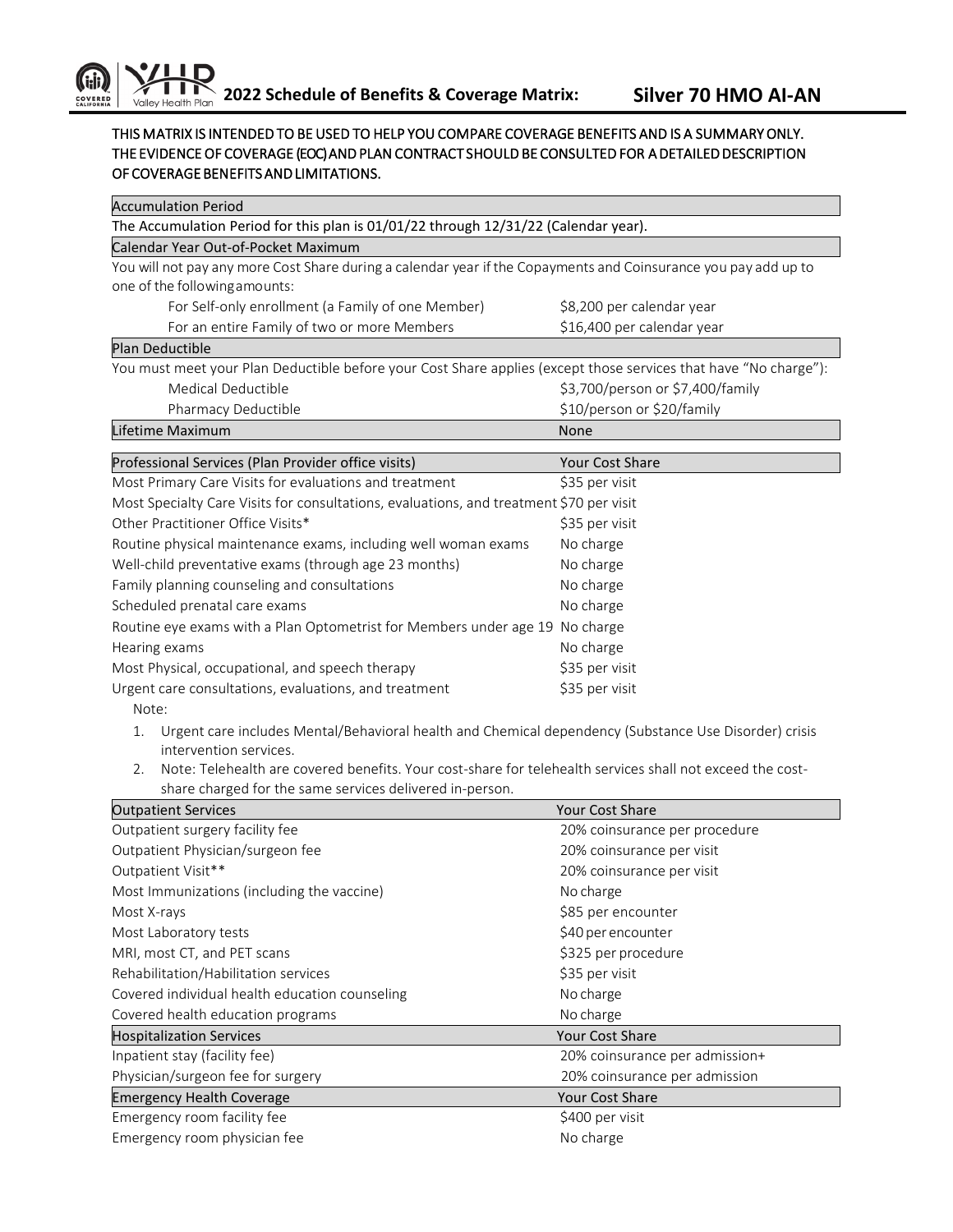Note: Emergency room fees do not apply if admitted directly to the hospital as an inpatient for Covered Services.

|                                                                        | <b>Ambulance Services</b>                    | Your Cost Share                                                      |
|------------------------------------------------------------------------|----------------------------------------------|----------------------------------------------------------------------|
|                                                                        | Ambulance Services                           | \$250 per trip                                                       |
|                                                                        | <b>Prescription Drug Coverage</b>            | <b>Your Cost Share</b>                                               |
| Covered outpatient items in accord with our drug formulary guidelines: |                                              |                                                                      |
| Tier 1                                                                 | At a Plan Pharmacy or our mail order service | \$15 for up to a 30-day supply+                                      |
| Tier 2                                                                 | At a Plan Pharmacy or our mail order service | \$55 for up to a 30-day supply+                                      |
| Tier 3                                                                 | At a Plan Pharmacy or our mail order service | $$85$ for up to a 30-day supply+                                     |
| Tier 4                                                                 | Items at a Plan Pharmacy                     | 20% coinsurance up to \$250 per script<br>for up to a 30-day supply+ |

| <b>Drug Tiers</b> | Categories                                                                                                                                                           |  |
|-------------------|----------------------------------------------------------------------------------------------------------------------------------------------------------------------|--|
|                   | • Most generic drugs and                                                                                                                                             |  |
|                   | . Low cost preferred brands                                                                                                                                          |  |
| 2                 | •Non-preferred generic drugs;                                                                                                                                        |  |
|                   | • Preferred brand name drugs; and                                                                                                                                    |  |
|                   | • Any other drugs recommended by plan's pharmaceutical, and therapeutics (P&T) committee based on<br>drug safety, efficacy and cost.                                 |  |
| 3                 | . Non-preferred brand name drugs or:                                                                                                                                 |  |
|                   | •Drugs that are recommended by P&T committee based on drug safety, efficacy, and cost or;                                                                            |  |
|                   | •Generally have a preferred and often less costly therapeutic alternative at a lower tier.                                                                           |  |
| 4                 | • Drugs that are biologics and drugs that the Food and Drug Administration (FDA) or drug manufacturer<br>requires to be distributed through to specialty pharmacies; |  |
|                   | • Drugs that requires the enrollee to have special training or, clinical monitoring;                                                                                 |  |
|                   | • Drugs that cost the health plan (net of rebates) more than six hundred dollars (\$600) net of rebates for a<br>one-month supply.                                   |  |
|                   |                                                                                                                                                                      |  |

Note: Member's cost-sharing will be the lower of the pharmacy's retail price for a prescription drug or the applicable cost-sharing amount for the drug and such expenditures will accrue to the deductible and out-ofpocket maximum limit.

| Mental/Behavioral Health (MH) Services                    | <b>Your Cost Share</b>                      |
|-----------------------------------------------------------|---------------------------------------------|
| Inpatient:                                                |                                             |
| MH psychiatric hospitalization fee                        | 20% coinsurance per admission+              |
| MH psychiatric physician/surgeon fee                      | 20% coinsurance per admission               |
| MH psychiatric observation                                | Included in psychiatric hospitalization fee |
| MH psychological testing                                  | Included in psychiatric hospitalization fee |
| MH individual and group treatment                         | Included in psychiatric hospitalization fee |
| MH individual and group evaluation                        | Included in psychiatric hospitalization fee |
| MH crisis residential program                             | 20% coinsurance per admission+              |
| Outpatient:                                               |                                             |
| MH office visits                                          | \$35 per visit                              |
| MH monitoring of drug therapy                             | \$35 per visit                              |
| MH individual and group treatment                         | \$35 per visit                              |
| MH individual and group evaluation                        | \$35 per visit                              |
| Outpatient, Other Items and Services:                     |                                             |
| Applied behavior analysis and behavioral health treatment | No charge                                   |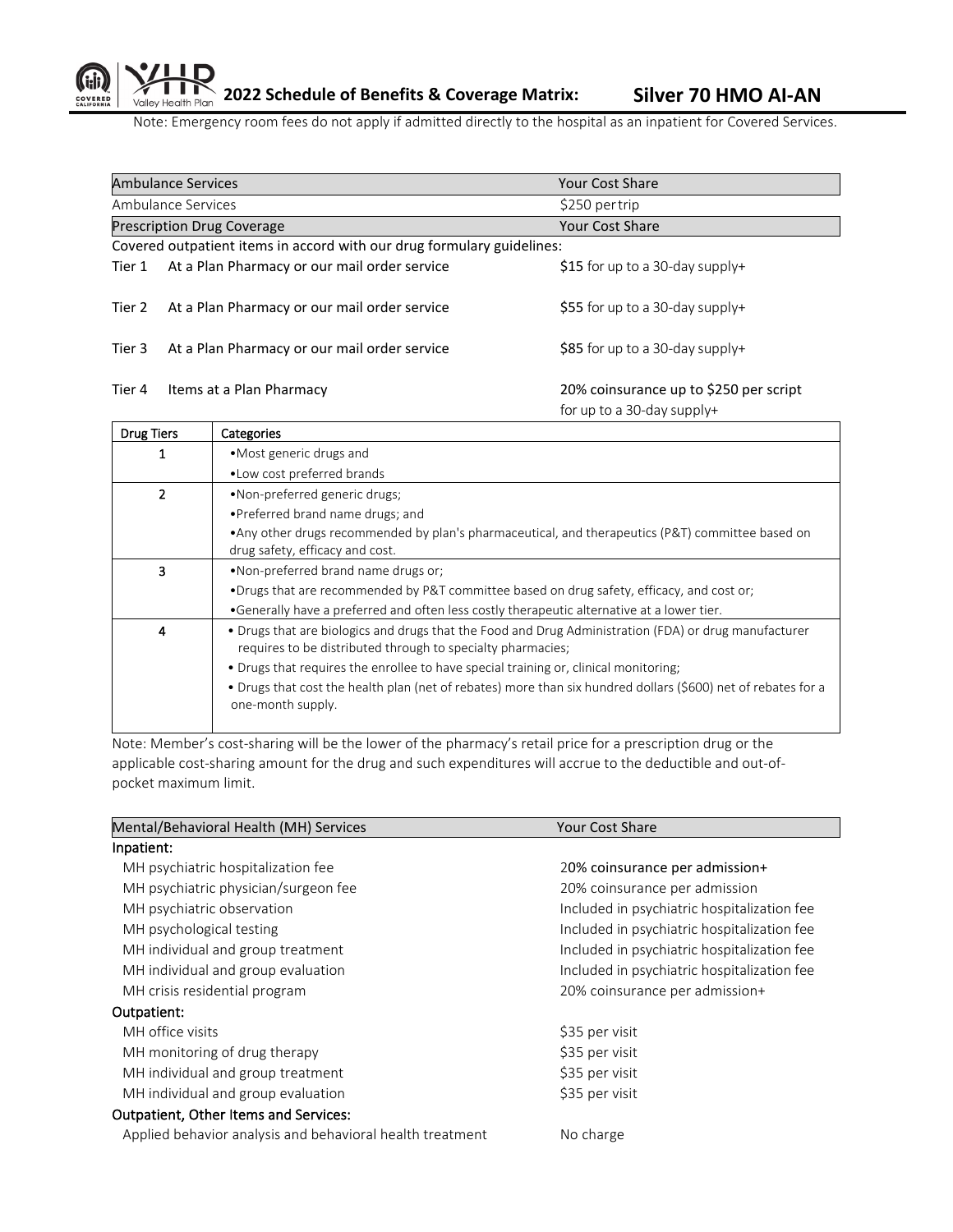

**2022 Schedule of Benefits & Coverage Matrix: Silver 70 HMO AI-AN**

| MH multidisciplinary treatment in an intensive outpatient                               |           |
|-----------------------------------------------------------------------------------------|-----------|
| psychiatric treatment program                                                           | No charge |
| Neuropsychological testing                                                              | No charge |
| MH partial hospitalization                                                              | No charge |
| MH psychological testing                                                                | No charge |
| Nata Telebesith are covered benefits. Vous east share for telebesith services shall not |           |

Note: Telehealth are covered benefits. Your cost-share for telehealth services shall not exceed the cost-share charged for the same services delivered in-person.

| Chemical Dependency (Substance Use Disorder) Services | <b>Your Cost Share</b>          |
|-------------------------------------------------------|---------------------------------|
| Inpatient:                                            |                                 |
| Chemical dependency hospitalization fee               | 20% coinsurance per admission+  |
| Chemical dependency physician/surgeon fee             | 20% coinsurance per admission   |
| Inpatient detoxification                              | Included in hospitalization fee |
| Individual and group treatment                        | Included in hospitalization fee |
| Individual and group chemical dependency counseling   | Included in hospitalization fee |
| Individual and group evaluation                       | Included in hospitalization fee |
| Transitional residential recovery services            | 20% coinsurance per admission+  |
| Outpatient:                                           |                                 |
| Chemical dependency office visits                     | \$35 per visit                  |
| Chemical dependency individual and group evaluation   | \$35 per visit                  |
| Chemical dependency individual and group counseling   | \$35 per visit                  |
| Methadone Maintenance                                 | \$35 per visit                  |
| Outpatient, Other Items and Services:                 |                                 |
| Chemical dependency intensive outpatient programs     | No charge                       |
| Chemical dependency day treatment programs            | No charge                       |
|                                                       |                                 |

Note: Telehealth are covered benefits. Your cost-share for telehealth services shall not exceed the cost-share charged for the same services delivered in-person.

| Durable Medical Equipment (DME)                                                    | Your Cost Share        |  |
|------------------------------------------------------------------------------------|------------------------|--|
| DME items that are essential health benefits                                       | 20% coinsurance        |  |
| <b>Home Health Services</b>                                                        | Your Cost Share        |  |
| Home health care (up to 100 visits per calendar year)                              | \$45 per visit         |  |
| Other                                                                              | <b>Your Cost Share</b> |  |
| Eyeglasses or contact lenses for Members under age 19:                             |                        |  |
| Eyeglass frame from selected styles per calendar year                              | No charge              |  |
| Standard contact lenses per calendar                                               | No charge              |  |
| Regular eyeglasses lenses per calendar year                                        | No charge              |  |
| Note: Limited to one pair of glasses per year (contact lenses in lieu of glasses). |                        |  |
| Skilled Nursing Facility care (up to 100 days per benefit period)                  | 20% coinsurance+       |  |
| Hospice care                                                                       | No charge              |  |

Dental Services

 For associated cost-sharing such as oral exam, preventive cleaning, medically necessary orthodontics, etc. please see Liberty Dentals schedule of benefits with the appropriate cost-amounts.

## Notes:

+ Deductible applies

\* Other Practitioner Office Visits include visits not provided by either Primary Care or Specialty Practitioners.

\*\* Outpatient Visit includes but not limited to the following types of outpatient visits: outpatient chemotherapy, outpatient radiation, outpatient infusion therapy and outpatient dialysis and similar outpatient services. An Alaskan Native or American Indian enrolled in Covered California who is, "furnished an item or service directly